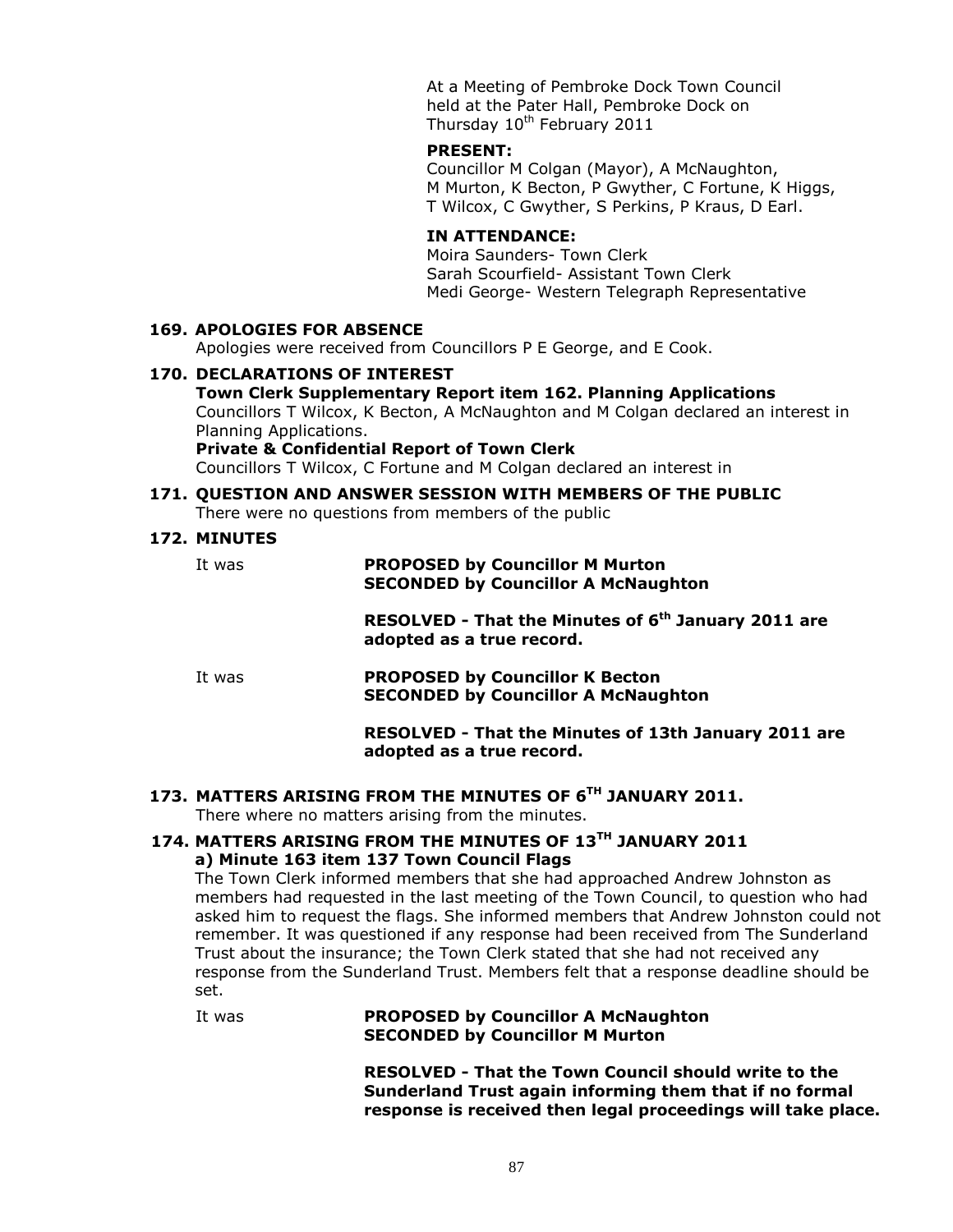# **b) Minute 163 item 147 Choice Homes advertising arrangements**

The Town Clerk informed members that she had received a response from the County Council regarding the telephone bidding system; the County Council stated that the observations will be taken into account during the trial. Some members where concerned about who was reviewing the system as County Councillors had not received consultations about the review. Members agreed that it was an internal evaluation which had to run its course.

#### **c) Minute 168 Parking in Pembroke Dock**

Members stated that they had all received letters regarding the issues in Meyrick Street Councillor K Becton informed members that the County Council are currently drawing up a proposal for parking for residents of Meyrick Street.

#### **175. REPORT OF THE TOWN CLERK**

#### **Appointment of Mayor and Deputy Mayor Elect for 2011/2012**

The Town Clerk informed members that it's the time of year where members need to consider the appointment of Mayor and Deputy Mayor for the year 2011/2012.

# It was **PROPOSED by Councillor K Becton SECONDED by Councillor C Fortune RESOLVED - That Councillor Andrew McNaughton becomes Mayor for 2011/2012** It was **PROPOSED by Councillor T Wilcox SECONDED by Councillor D Earl RESOLVED - That Councillor Peter Kraus becomes Deputy Mayor for 2011/2012**

#### **Civic Functions**

The Town Clerk informed members that the Cleddau Hotel had been provisionally booked for 13th May for the civic dinner. She stated that she had included a list of invitees and asked for approval for the list of people to be invited and also the date and venue of the Cleddau Hotel. Members felt that previous Town Clerks should be removed from the list and a police representative should be invited and also RWE Pembroke Power Station should be also be invited.

## **151 The Great Poppy Party weekend June 2011**

The Town Clerk stated that in 2011 the British Legion celebrates their 90<sup>th</sup> birthday. The way nations wage war has changed dramatically, and so has the way they care for the men and women returning from war. To celebrate this birthday there is to be a Great Poppy Weekend over June10th,  $11<sup>th</sup>$  and  $12<sup>th</sup>$  2011.

The party could take the form of barbecues, fancy dress event, karaoke night, masked ball, barn dance, games evening, a dress down day at school or any one of so many other ways of partying.

As well as celebrating this birthday these events can be fundraising for the British Legion. All these events can use the poppy theme to raise money and awareness.

Whatever the events the Legion are asking that it is combined with a raffle, auction or even a donation to attend the event.

Poppy party packs are available at a price of  $£10.99$ ; they include poppy goods enough for a small event. Members wanted to look into organizing an event and suggested that a coffee morning and evening event took place for the weekend. Members suggested that they would try to involve the Pater Hall Trust and work with the community to have a successful event.

#### **152 Town Council Offices – Disabled access**

The Town Clerk stated that as requested by the Town Council Mr Alan Hunt, an officer of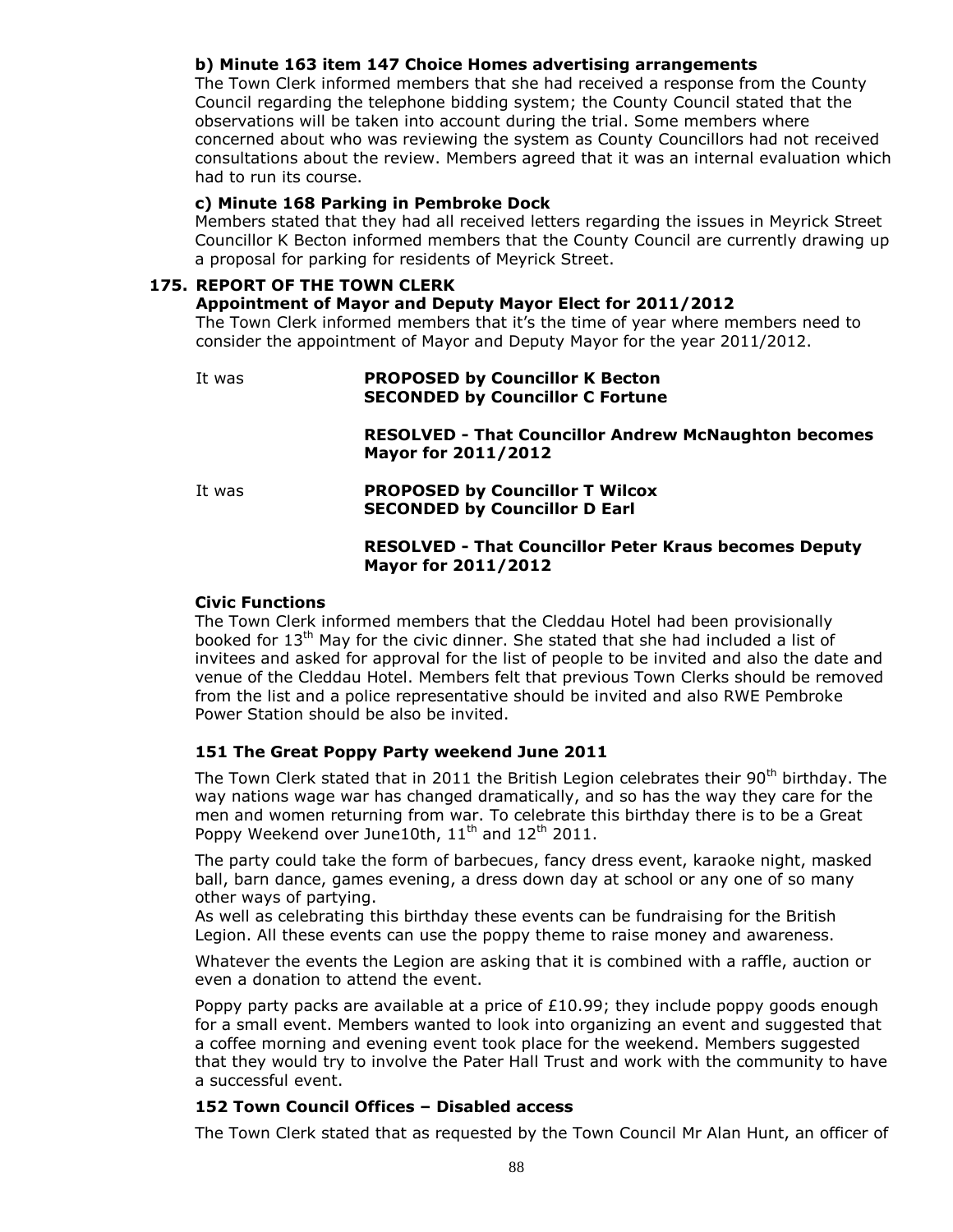the County Council visited the Pater Hall to assess the building on  $13<sup>th</sup>$  January 2011. She stated that she had subsequently received an email from Mr Hunt which had been copied to members.

Some members felt that this was an issue which the Pater Hall Trust should address; the Town Clerk stated that the only issue that the town council could consider was access to the Town Council offices and access to Town Council meetings. Members of the Pater Hall Trust stated that there was to be some work completed under the recent grant application which would provide better access to the main part of the building. It was suggested that members think about holding the Town Council meetings in a room on the ground floor to enable easy access for people. Members agreed to progress any actions which could be easily completed.

#### It was **PROPOSED by Councillor C Gwyther SECONDED by Councillor A McNaughton**

## **RESOLVED - That the Town Council meeting of 10th March is to be relocated to the Warrior Room.**

# **153 Agreed budget figures for 2011/12**

The Town Clerk informed members that she had included the budget as agreed by Council on  $6<sup>th</sup>$  January 2011. Members agreed the budget for 2011/12.

# **154 Councillor Vacancy**

The Town Clerk stated that she had received applications from four people interested in becoming a Town Councillor. She suggested that before the beginning of the next Town Council that they are invited to be interviewed by Council.

Members agreed for the Town Clerk to progress this and suggested members were at the Pater Hall for 5.45.

# **155 Vacancy for Secretary/Treasurer-PALC**

The Town Clerk informed members that she had received an email from Mr Godfrey Elcock notifying the Council of his retirement as secretary/treasurer. She stated that He had asked the Town Clerk to make the Town Council aware of this vacancy. The Town Clerk stated that she has the details of this role and if anyone was interested.

#### **156 Kidney Wales Foundation – Walk for life 2011**

The Town Clerk stated that this charity has written asking for the support of the Town Council to organise a Walk for Life in our area. They provide a fundraising pack to help. If no event is to be organised they ask whether the Town Council would like to make a donation. Members stated that due to the policies set in place they could not award financial assistance to this organisation as its activities fell outside of Pembroke Dock.

## **157 The Dockyard Superintendent Memorial Board – Main Hall, Pater Hall.**

The Town Clerk informed members that Councillor Phil Gwyther had asked her to put this into her report, as the Trust have now been told they have been granted the money to renovate part of the Hall, the trust need to know where this Board should be sited or what is to be done with it. Councillor P Gwyther commented that this was no longer urgent and it could be left for another meeting.

#### **158 Consultations**

The Town Clerk stated that she now has three consultations that need to be considered and answered.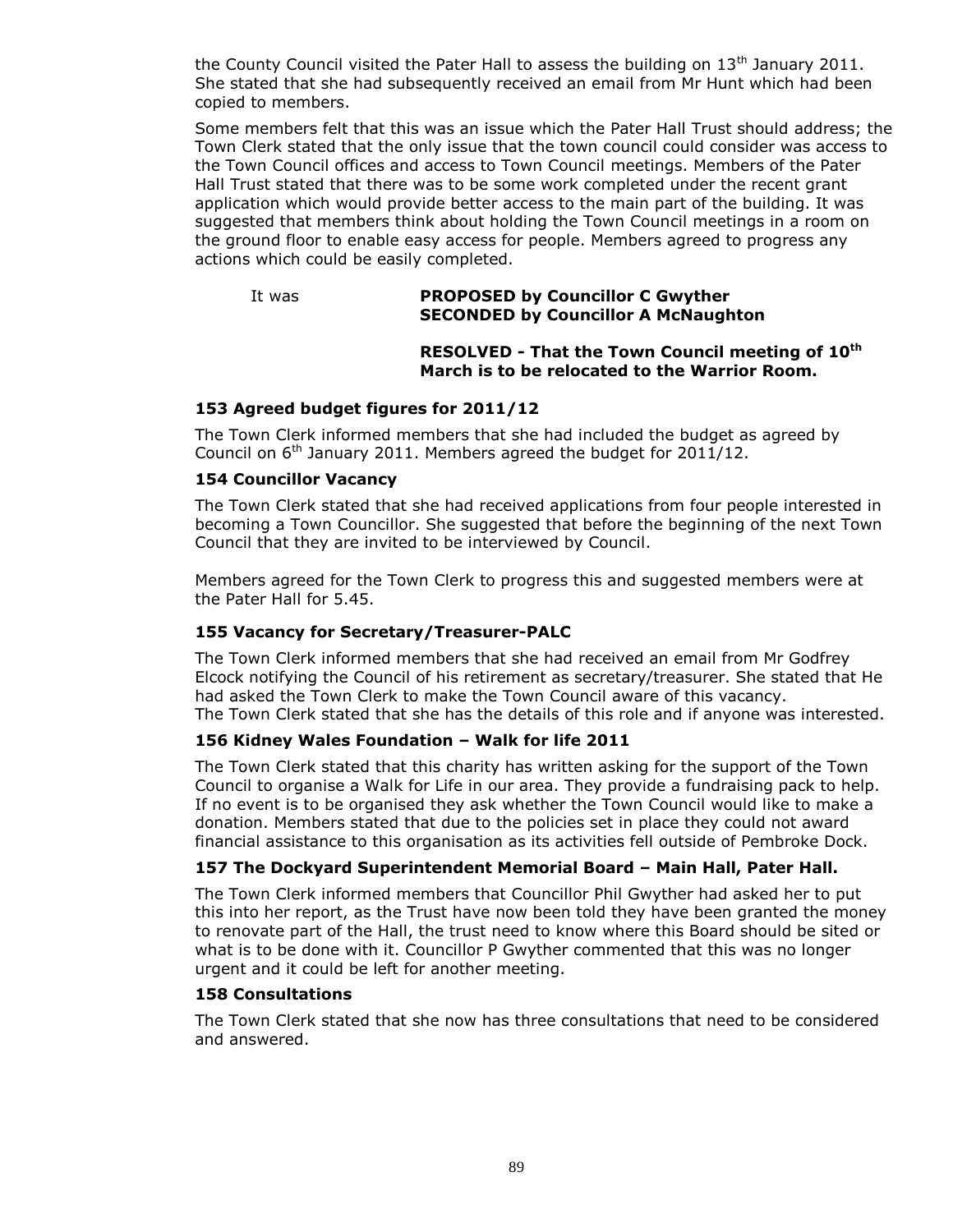They are:

Consultation on Proposals for Modernising HM Coastguard - response by 24<sup>th</sup> March 2011

Deposit Local Development Plan - Pembrokeshire County Council response by 9<sup>th</sup> March 2011

Pembrokeshire Coast National Park Authority Local Development Plan- draft Supplementary Planning Guidance (SPG) and draft planning Enforcement and Compliance Policy- response by  $27<sup>th</sup>$  Aril 2011

The Town Clerk suggested for the Deposit Local Development Plan to be circulated amongst members and suggested that issues should be fed back to the office before  $9<sup>th</sup>$ March.

She stated that there are only two members on the Consultation committee and asked for a volunteer to join and for dates from the existing members. Councillor D Earl commented that he would like to volunteer to which members agreed.

# **159 Sunderland Trust**

The Town Clerk stated that she had received a letter from the Sunderland Trust asking the Town Council to send them a letter confirming their on-going support.

They state that since their formation four years ago they have taken a lead in promoting major initiatives in the community which reflects its long and important naval, military and aviation connections.

With the backing of the Welsh Assembly Government's Rural Development Plan and Milford Haven Port Authority they have established the Flying Boat Centre in the former dockyard which attracted 12,000 visitors in just 18 months.

In the early days of the Sunderland Trust the Town Council wrote a letter of support of the Trust's aims and objectives, they are asking the Town Council to write again to express their continuing support for the Sunderland Trust so that they can demonstrate to all those whom they apply to for finance and help that they have the backing of the local community.

# It was **PROPOSED by Councillor D Earl SECONDED by Councillor M Murton**

# **RESOLVED - That the Town Council write a letter of support for the Sunderland Trust**

# **160 Royal Wedding April 2011**

The Town Clerk stated that she has been approached by the Clerk in Neyland with regard to any celebrations that the Town Council may want to organise for the Royal Wedding on 29<sup>th</sup> April. Neyland Town Council has asked their Clerk to find out what other councils intend to do. Members felt there were already enough events taking place in the town.

She stated that she has also received a letter from Felingwm Pottery from Carmarthen offering bone china mugs to celebrate the Royal Wedding at £5.95 each. The mugs would show the coat of arms of the town and a photograph of the Royal couple with the date of the wedding. Members did not want to purchase the mugs.

# **176. SUPPLEMENTARY REPORT OF THE TOWN CLERK**

# **161. Financial Assistance Requests**

# **(a). Pembroke Dock Karate Club**

The Town Clerk informed members that Pembroke Dock Karate Club has written to the Town Council to ask for their assistance in providing a heating and air conditioning system to their premises. The total cost of this is quoted as £775.56. Their accounts for the last financial year have shown a loss. They have also applied to Pembroke Town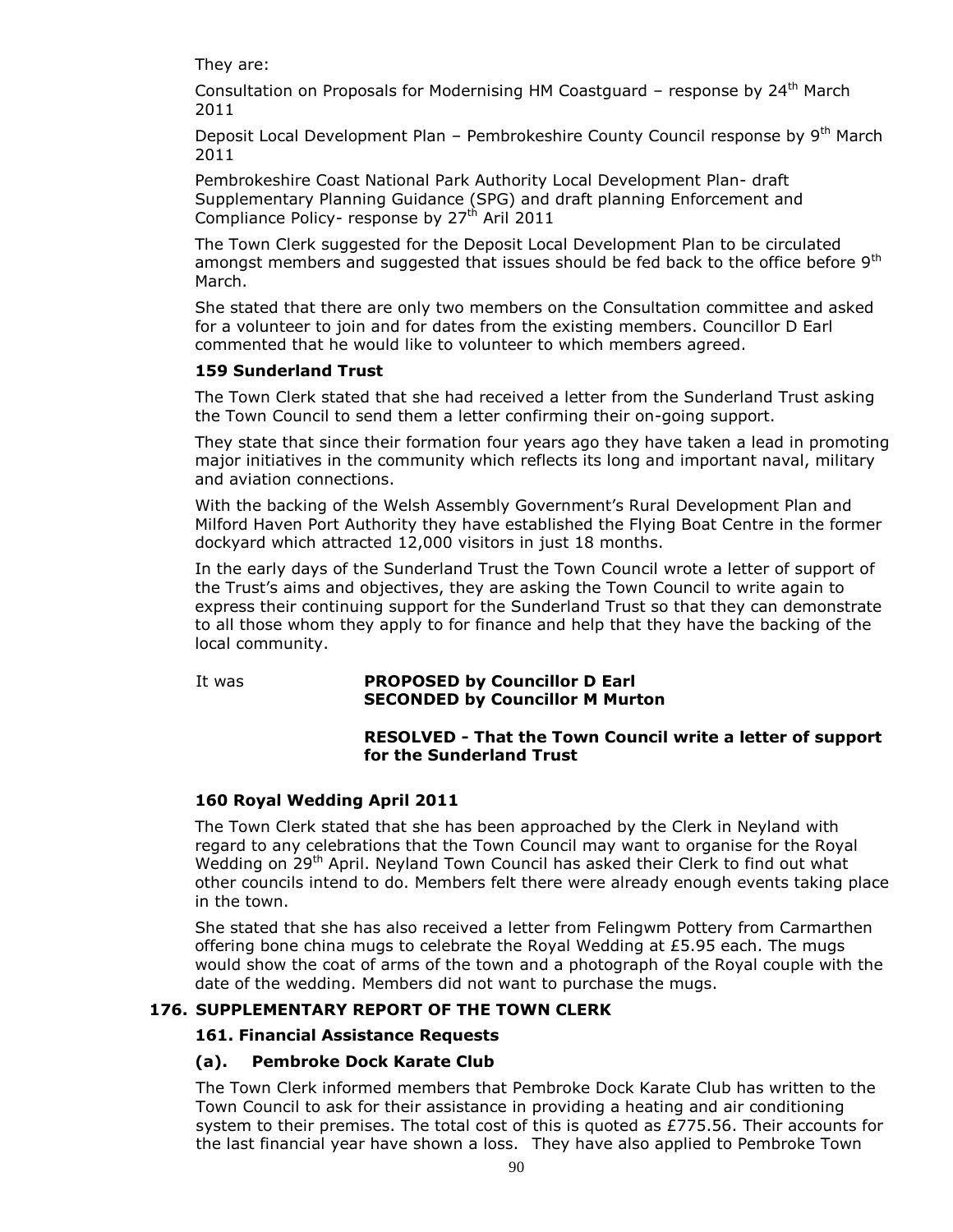Council which has not yet been considered.

She informed members that the karate Club has 20 members from Pembroke Dock and they provide a recognised governing body structured training system, from beginner to black belt from the age of 5years old. They promote the health benefits associated with fitness, combined with social values for the young people they train.

| It was | <b>PROPOSED by Councillor T Wilcox</b>                                                    |
|--------|-------------------------------------------------------------------------------------------|
|        | RESOLVED - That the Town Council donate £200 to the<br>Karate Club                        |
|        | An amendment was PROPOSED by Councillor K Higgs<br><b>SECONDED by Councillor M Murton</b> |
|        | RESOLVED - That the Town Council donate £250 to the<br>Karate Club                        |

This was agreed

#### **(b). Cruse Bereavement Care- All Pembrokeshire Branch**

The Town Clerk informed members that Cruse had written to the Town Council to ask for some financial help to support the work of their volunteers. Last year their volunteers gave more than 2500 hours of their time, but the costs of their rigorous volunteer training programme and volunteer travel expenses accounted for more than £6500 in their budget. Although they are a part of a national charity, they must raise all their funds locally for their work in Pembrokeshire.

Members stated that due to the policies set in place they could not award financial assistance to this organisation as its activities fell outside of Pembroke Dock.

#### **162. Planning applications**

|            |                                | store & Canopy                   |
|------------|--------------------------------|----------------------------------|
|            | Pembroke Dock                  | <b>Extend Car park, External</b> |
|            | Pennar                         | Pembroke Dock                    |
|            | Owen Street                    | Pennar                           |
| 10/1021/PA | <b>Pennar Community School</b> | Owen Street                      |

#### It was **PROPOSED by Councillor C Gwyther SECONDED by Councillor P Gwyther**

#### **RESOLVED - That the Town Council support this application**

#### **163. Planning decisions**

**10/0936/CA-** Demolition of existing garage and erection of two houses- Land Adj to the corner of Sloggets Hill and Milton Terrace, Pembroke Dock, Pembrokeshire**- Refused**

**10/0657/PA –** Removal on condition no 6 of consent 09/0936/PA- The old Gas showroom, London Road, Pembroke Dock, SA72 6DT**- Granted**

**10/0928/TF-** Removal of ash tree and pollard beech tree- Ferry Wood House, Pembroke Ferry, Pembroke Dock, SA72 6UD**- Granted**

**10/0900/PA-** New Shop front- 17 Dimond Street, Pembroke Dock, SA72 6JA**- Granted**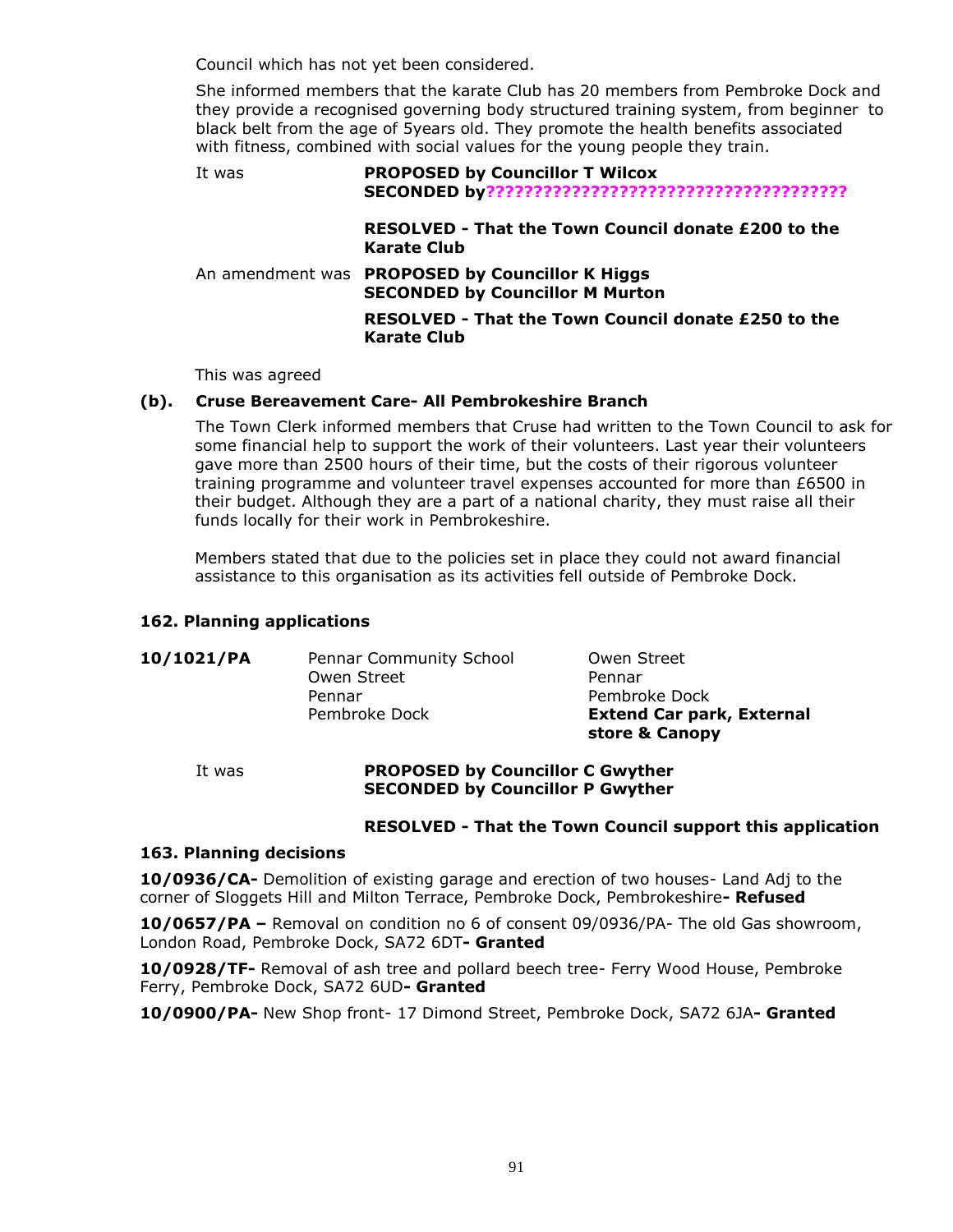# **177. FINANCIAL REPORT**

# **40. ACCOUNTS FOR PAYMENT**

The following accounts are submitted for approval of payment:-

| 98  | Konica Minolta         | £60.48  |
|-----|------------------------|---------|
| -99 | BT- Phone Charges      | £93.44  |
| 100 | Swalec - Xmas Lighting | £277.21 |

# **41. SALARIES AND WAGES**

| 08/01/2011 - 04/02/2011 Salaries and Wages | £4,997.99 |
|--------------------------------------------|-----------|
| $08/01/2011 - 04/02/2011$ Tax and NI       | £1,127.61 |

# **42 . ACCOUNT BALANCES**

| 07/01/2011 | <b>HSBC Current Account</b>   | E3,052.95  |
|------------|-------------------------------|------------|
| 07/01/2011 | <b>I HSBC Premium Account</b> | E82,629.80 |

## It was **PROPOSED by Councillor C Gwyther SECONDED by Councillor A McNaughton**

#### **RESOLVED - That the Town Council approve payment of Accounts numbered 98-100 and Salaries and Wages payments.**

#### **178. REPORTS FROM TOWN COUNCIL REPRESENTATIVES SERVING ON OUTSIDE BODIES**

#### **Police Forum**

Councillor M Murton commented that she attended a recent Police Forum meeting and was informed that 2 of the PCSOs have had their contracts extended for a further 12 months, she stated that the PCSOs would be patrolling Park Street lane and are focusing on antisocial behaviour around the town.

#### **PDEAT**

Councillor M Murton commented that the group had recently met and informed Councillors that one member of the group constantly criticised the Town Council and undermined other members and there where not many actions taken from the meeting. Members where informed that this individual was only at the meeting to talk about environmental issues, and that any other issues should go through County Councillors. Councillor M Murton informed members that the group have been offered black bins from the County Council which would be put throughout the town. She informed members that meetings would take place every 2 months.

#### **179. ANY OTHER ITEMS WHICH THE MAYOR DECIDES AS URGENT**

There were no items to discuss.

### **168. ANY OTHER BUSINESS**

#### **Rally in Milford Haven to support HM Coastguards and commemorate the Sea Empress disaster**

Councillor C Gwyther informed members that there would be a rally taking place at the Rath stand in Milford Haven on Tuesday  $15<sup>th</sup>$  February at 12.00pm. She stated that it is to support the Coastguards and to commemorate the Sea Empress incident, she encouraged members to attend to show their support.

#### **Pembroke Dock Murals**

Councillor M Murton informed members that she had received 2 phone calls regarding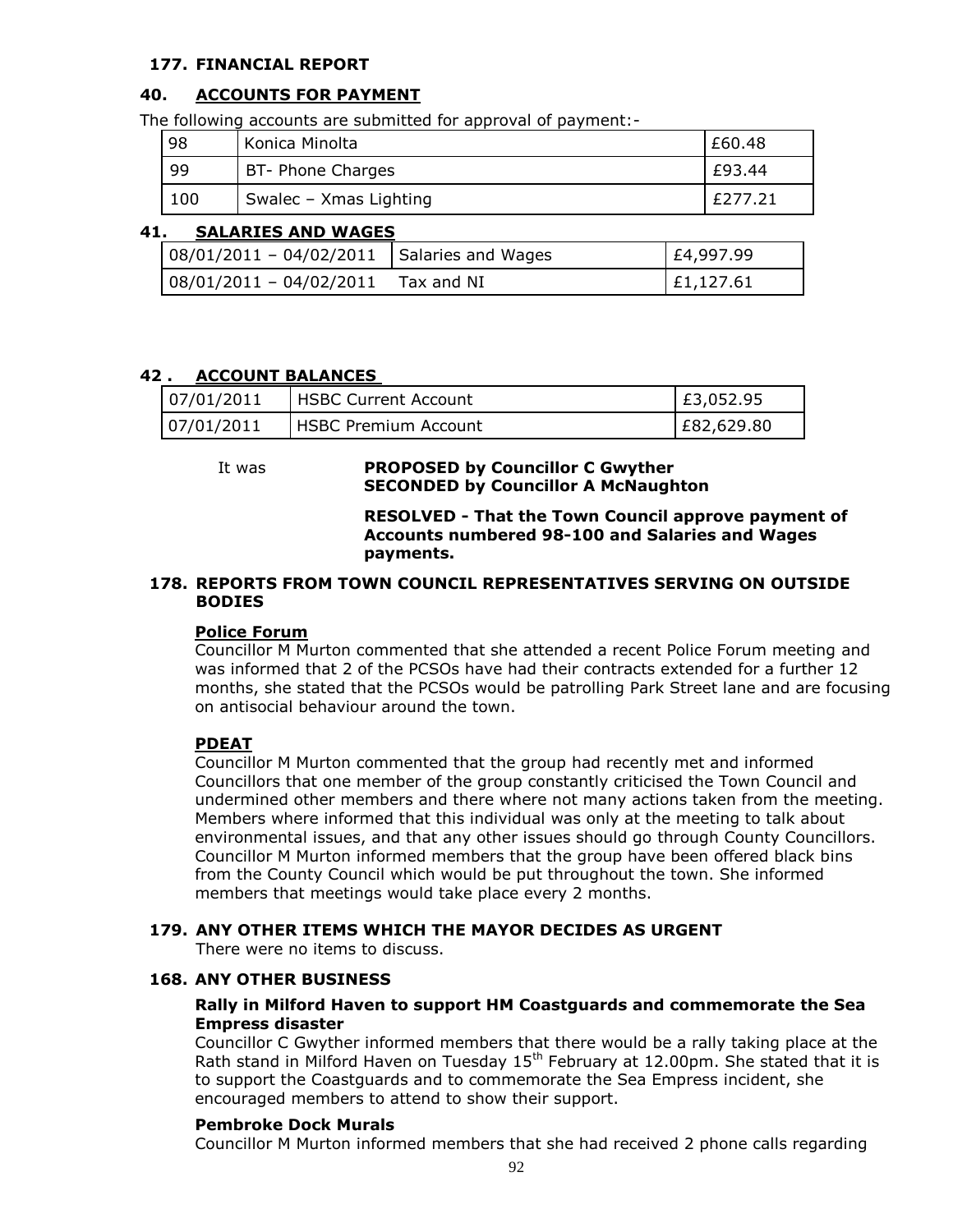some murals for the town of Pembroke Dock which where painted by Mr George Lewis. Mr Lewis was concerned about the murals as the glass case which they are stored in has condensation on the inside of the glass which is starting to damage the murals, Councillor M Murton informed members that Mr Lewis had requested that the murals to be taken from the glass case but was informed that he could not have them taken from the glass case by one individual. Members agreed to write to County Hall and the Town Heritage Initiative to ask that the murals be removed to a place of safety. Members felt that the mural should be highlighted as a treasure of Pembroke Dock.

#### **Boundary Commission Seminar**

Councillor S Perkins informed members that she had attended a Boundary Commission seminar for Pembrokeshire recently. She stated that no changes would be made until 2018.

#### **Census Seminar**

Councillor S Perkins informed members that she had attended a Census seminar, she stated that they are requesting for a completion event to be done throughout the community to help individuals and also highlight the fact that if the Census was not completed people could receive a fine of £1,000.

#### **Memorial Park**

Councillor S Perkins stated that the Memorial Park group is about to try and register as a charity and needed to consider the make up of the group as most community members are becoming Councillors. She informed members that she is not currently protected under the code of conduct and asked if members would nominate her to be part of the Memorial Park group as a representative of the Town Council.

It was **PROPOSED by Councillor A McNaughton SECONDED by Councillor C Gwyther**

> **RESOLVED - That the Town Council nominate Councillor S Perkins to represent the Town Council on the Memorial Park Group.**

#### **Farmers Market**

Councillor P Kraus questioned if a Farmers Market could be held in St Govans Centre, the Town Clerk stated that the Town Council have previously requested that a Farmers Market is held in the Town but it was refused.

#### **Law Street Zebra Crossing**

Councillor K Higgs highlighted ongoing concerns about the Zebra crossing in Law Street, he stated that the area is poorly lit and needs addressing. The Town Clerk informed members that she had previously contacted the County Council regarding this matter who stated that the lighting in the area was adequate. Councillor K Higgs stated that there are other crossings which cover a shorter distance which have better lighting and felt that this crossing needed addressing as prevention is better than cure.

#### **Argyle Surgery Phone System**

Councillor K Higgs stated that the telephone queuing system at the surgery needs addressing as it is not easy for patients to get through to the surgery. He questioned if something could be added so you would at least know where you were in the queue. Members where informed that when you call the surgery even if you don't get through you still get charged for the call. It was agreed that the Town Clerk contact the Surgery to highlight these concerns.

#### **St Govans Centre**

Councillor A McNaughton informed members that he had received a complaint regarding members of staff smoking in the alley way between the 2 St Govans buildings. He commented that public use this route to and from the building and the staff from St Govans are littering the area with the cigarette ends.